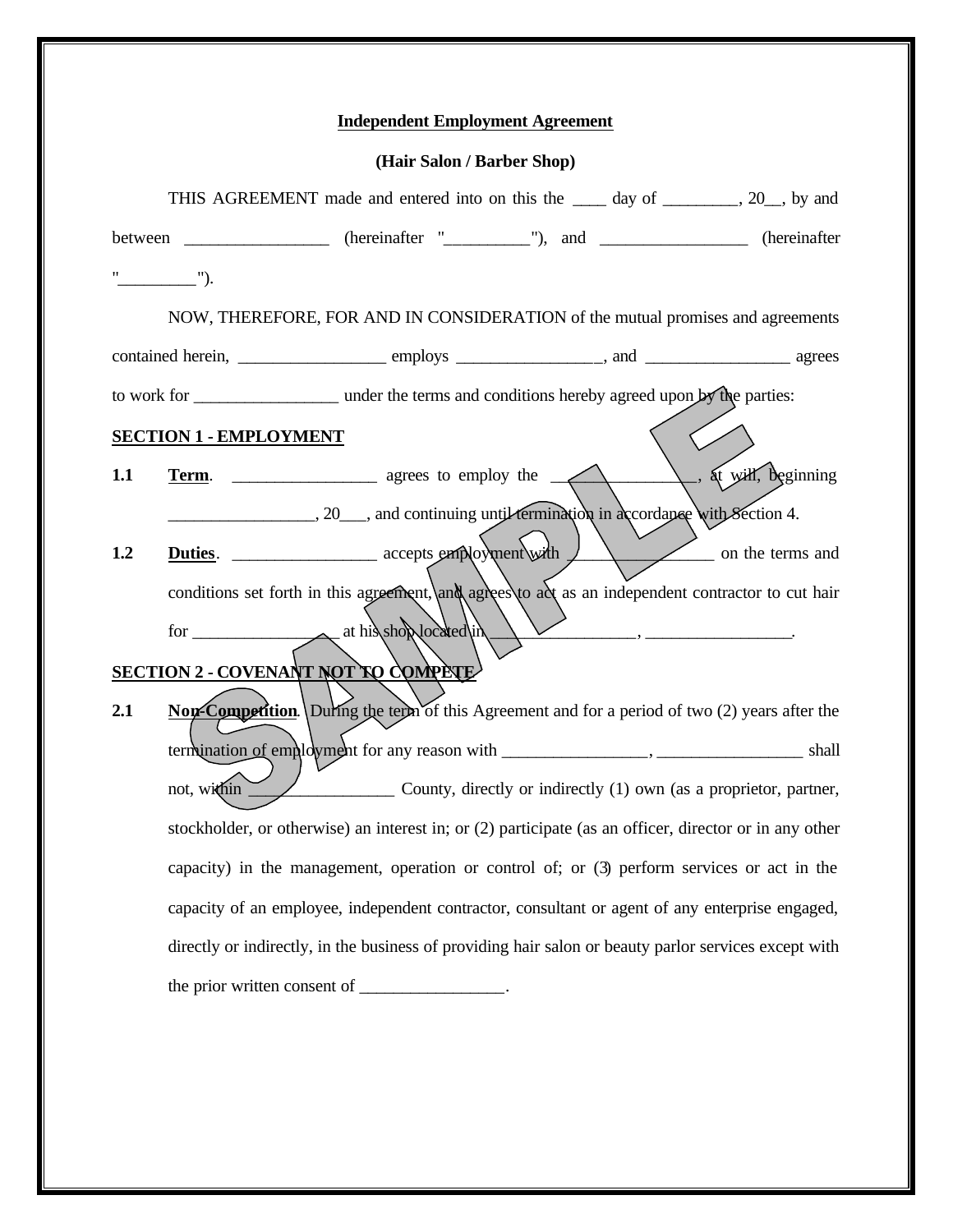| 2.2 | agrees that it would be difficult to measure damage to<br>Injunction.                                |
|-----|------------------------------------------------------------------------------------------------------|
|     |                                                                                                      |
|     | damages would be an inadequate remedy for such breach. Accordingly, _____________                    |
|     |                                                                                                      |
|     | to, in addition to all other remedies it may have at law or equity, to an injunction or other        |
|     | appropriate orders to restrain any such breach, without showing or proving actual damages            |
|     | sustained by _____________________.                                                                  |
| 2.3 |                                                                                                      |
|     | or the expiration of the term of this Agreement shall not release                                    |
|     | from any obligations under Section 2.1 or 2.2.                                                       |
|     | <b>SECTION 3 - COMPENSATION</b>                                                                      |
| 3.1 | <b>Base Compensation</b> . In consideration of all services to be rendered by _______________ to     |
|     |                                                                                                      |
|     | ______% of income generated by ___________________ by cutting hair. Commissions will be              |
|     |                                                                                                      |
| 3.2 | Withholding; Other Benefits. All compensation shall be paid gross and without deductions for         |
|     |                                                                                                      |
|     | <b>SECTION 4 - TERMINATION</b>                                                                       |
| 4.1 |                                                                                                      |
|     | terminated immediately, at will, and in the sole discretion of _____________, with or                |
|     | without cause. _______________________ may terminate her employment by _____________________________ |
|     | upon seven (7) days written notice to _______________. This Agreement also may be                    |
|     | terminated at any time upon the mutual written agreement of _______________ and                      |
|     |                                                                                                      |
|     |                                                                                                      |
|     | $-2-$                                                                                                |